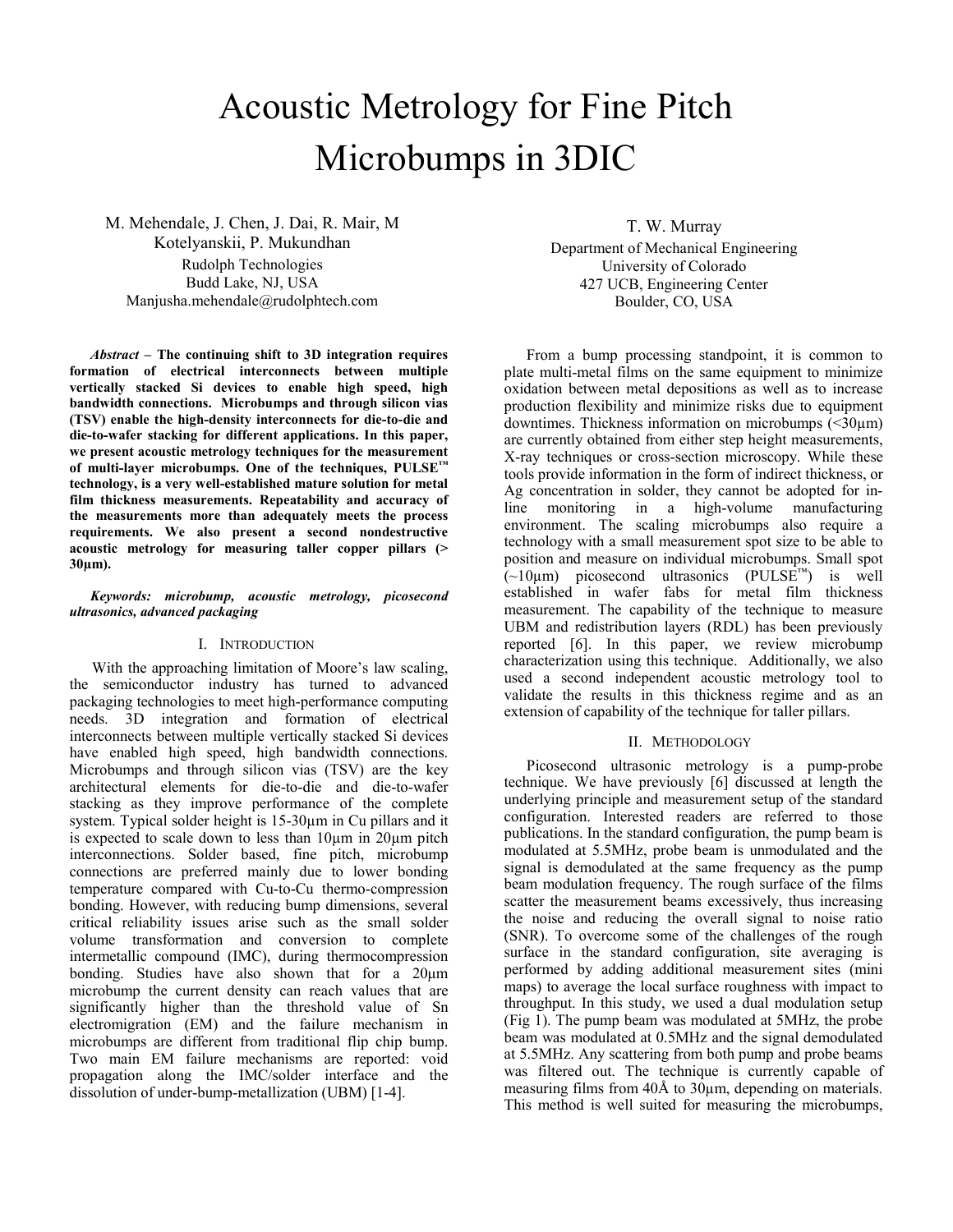because of the small spot size. Feasibility of further reducing the measurement spot size has been tested, hence making it attractive as microbumps undergo further scaling.



Fig. 1. Modified picosecond ultrasonic configuration with dual modulation.

The PULSE technique is currently limited to 30 µm. However, to measure taller pillar bumps  $>30\mu$ m up to 100µm or so requires a different configuration. In an earlier paper [5, 6], we described an alternate in-line acoustic technique using the SONUS™ System for measurement of copper pillar thickness as well as void detection in TSV. Briefly, in the second set up, a pulsed laser source, 532nm, is used to excite high frequency ultrasound on the pillar samples. Optical absorption leads to heating of the pillar surface and subsequent thermoelastic expansion produces ultrasound waves that propagate through the structure and couple into resonant vibrational modes. A Michelson interferometer with a continuous wave laser operating at a wavelength of 660nm detects the displacement of the pillar surface following laser excitation. The detected signal is post-processed using Fourier Transform to determine the vibrational mode frequencies. These frequencies are sensitive to pillar geometry (diameter and layer thicknesses) and the mechanical properties of the layers. Using time domain finite element modeling (FEM) with the PZFlex code (Weidlinger Associates, Mountain View, CA) we were able to relate the measured vibrational mode frequencies to pillar parameters. The inline solution is not expected to involve running the FEM modeling in-line. FEM is only used to provide relationship between the modes identified in the measurement and parameters of the pillar.

We measured the current set of samples on a second experimental setup to establish the capability of that technique for such measurements and to bridge the capability between the two techniques. Microbump samples consisting of a skew of bilayer thickness of SnAg/Cu and SnAg/Ni with 1:1 ratio of bump diameter to thickness was investigated. Tri-layer (SnAg/Ni/Cu) microbump samples, ranging in total thickness from 3µm to 30µm were used for the study.

# III. RESULTS

# *A. Analysis of data from PULSE Measurements*

Shown in Fig. 2a and 2b is signal from bi-layer SnAg/Cu films from pillars with diameter of 22µm. Each measurement is collected from a single pillar. The positioning accuracy is

better than 1µm. Figures to the left (2a) (top and bottom) represent the raw data with corresponding modeled data to the right (2b). In Fig. 2b top graph echo position  $\sim$ 490ps corresponds to SnAg thickness of  $2.3\mu$ m and echo ~1400ps corresponds to a Cu thickness of  $\sim$ 2.1 $\mu$ m, respectively. In Fig. 2b bottom graph, SnAg and Cu echoes are ~1400ps and  $\sim$ 3800ps and the corresponding thicknesses are 4 $\mu$ m and 5.1µm, respectively. Shown in Fig. 3a is raw data from the trilayer microbump from pillars with 16µm diameter. Echoes corresponding to SnAg, Cu and Ni (indicated by arrows in that order) are identified in Fig. 3b. Thickness of SnAg, Cu and Ni are  $\sim$  2.2 $\mu$ m, 0.5 $\mu$ m and 1 $\mu$ m, respectively.

In addition to the data presented in Fig. 2a and b even thicker bilayer samples were measured using both PULSE and SONUS techniques for comparison. Measurements were carried out on individual pillars first using the PULSE technique and then the same exact pillars were measured using the SONUS system. The target thicknesses for these pillars are 6µm for SnAg and 10µm for Cu.

Typical load/unload repeatability is 3sigma <2% for each of the layers at site-level. Within wafer repeatability (averaged over 9 pillars) performance is much tighter at  $\leq$ 1%. Repeatability is the average of 10 measurements on the same pillar with wafer unloaded and reloaded in between measurements. Fig. 4a shows the data from thick bilayer (SnAg ~6um and Cu ~10um) and Fig. 4b shows data from the microbump trilayer sample. The signal SNR from trilayer microbump sample was better than that from the bilayer sample due to differences in surface roughness.



Fig. 2a. Raw data from SnAg/Cu films. Top and bottom figures correspond to different samples in the skew.

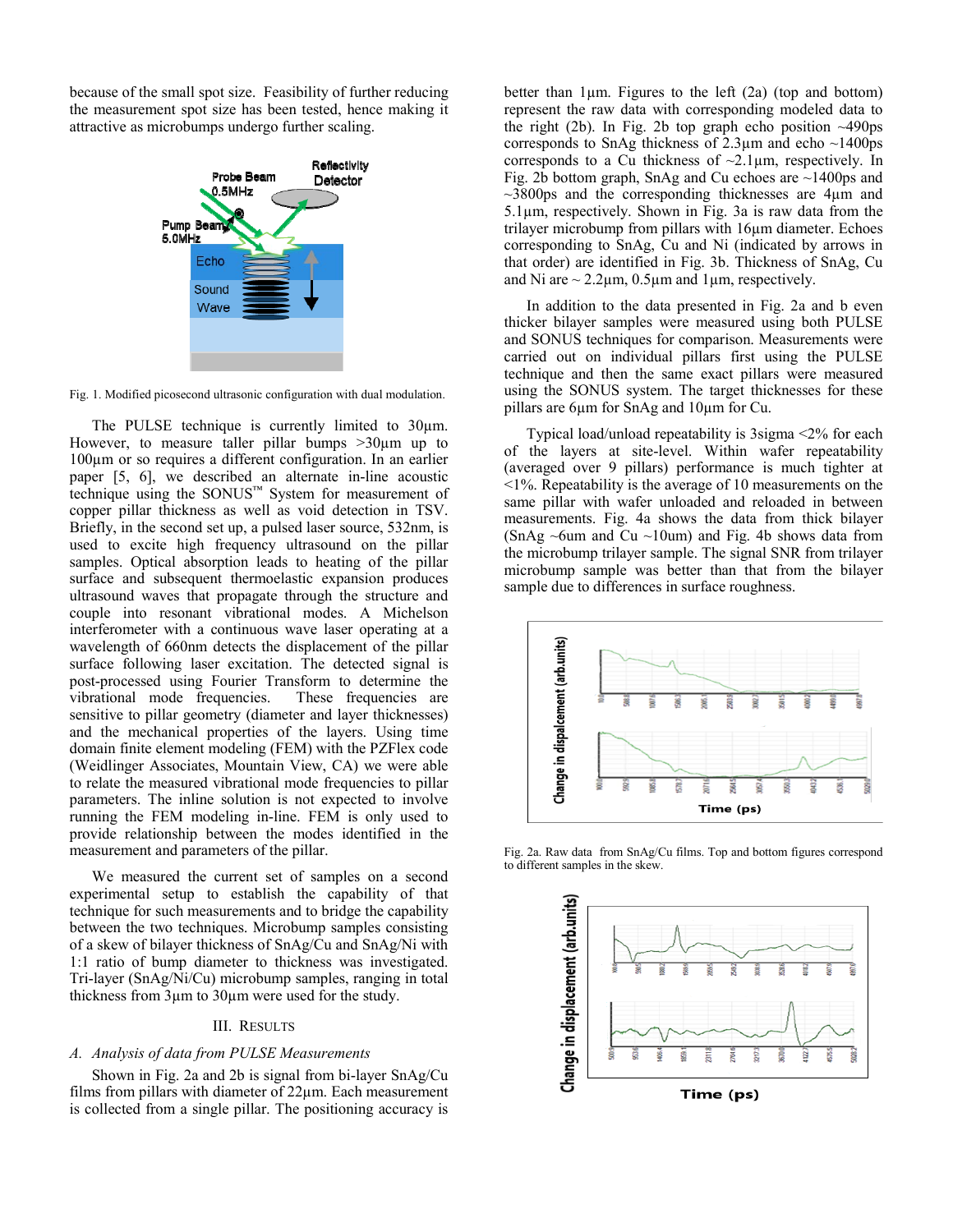Fig. 2b. Thermal background-subtracted data from the bi-layer films. Modeled fit (black) to measured data (green) shown.



Fig. 3a. Raw data from tri-layer bump stack. The different traces represent multiple sites across the wafer. Variations in echo positions correspond to cross wafer variation.



Fig. 3b. Thermal background subtracted data with echo positions from the tri-layer identified. The three arrows correspond to SnAg/Ni/Cu, respectively.



Fig. 4a. Load/unload repeatability of bi-layer measurements.



Fig. 4b. Load/unload repeatability of tri-layer measured simultaneously.

#### *B. Analysis of data from the SONUS System*

Shown in Fig. 5a is the time domain measurement signals from the SnAg/Cu microbumps and Fig. 5b is the Fourier transformation of the signal. Frequencies of interest are identified based on simulations. The signals are complex and contain information about different modes and are sensitive to thickness, pillar diameter and mechanical properties of the materials. In order to minimize the number of parameters to iterate and avoid trade-offs, the pillar diameter was measured using the vision system. Material properties were set to values previously used in Ref. [5]. Our models assume perfect interfaces. At the frequency modes that we are working with the sensitivity is probably small.

Initial results indicated that the fit error using material properties previously obtained were higher than expected and the difference between the measured and modeled peaks were relatively higher. Also, the thickness results were not consistent with PULSE data analysis that assumed same previous values for the sound velocities to convert echo times to the thickness values. Additional analysis and optimization was performed, floating material properties. We also used echo times for Cu and SnAg from the PULSE measurements as additional constraining parameters in the optimization. It was found that better fit to the modes frequencies at different pillars was achieved with SnAg longitudinal speed of sound to be ~9% higher than previously used value and other sound velocities remained unchanged. This could be attributed to the differences in SnAs composition and/or grain size/inhomogeneity of the material between these samples and those used in Ref. [5]. The agreement between SnAg thickness values obtained from the PULSE and SONUS measurements for each pillar also improved. In Fig. 6 is the correlation between the PULSE and SONUS data obtained at the site-level for one of the samples which uses the adjusted SnAg longitudinal sound velocity for both cases and material properties from Ref. [5] and [6]. The agreement is significantly better and some of the smaller variations observed is also likely due to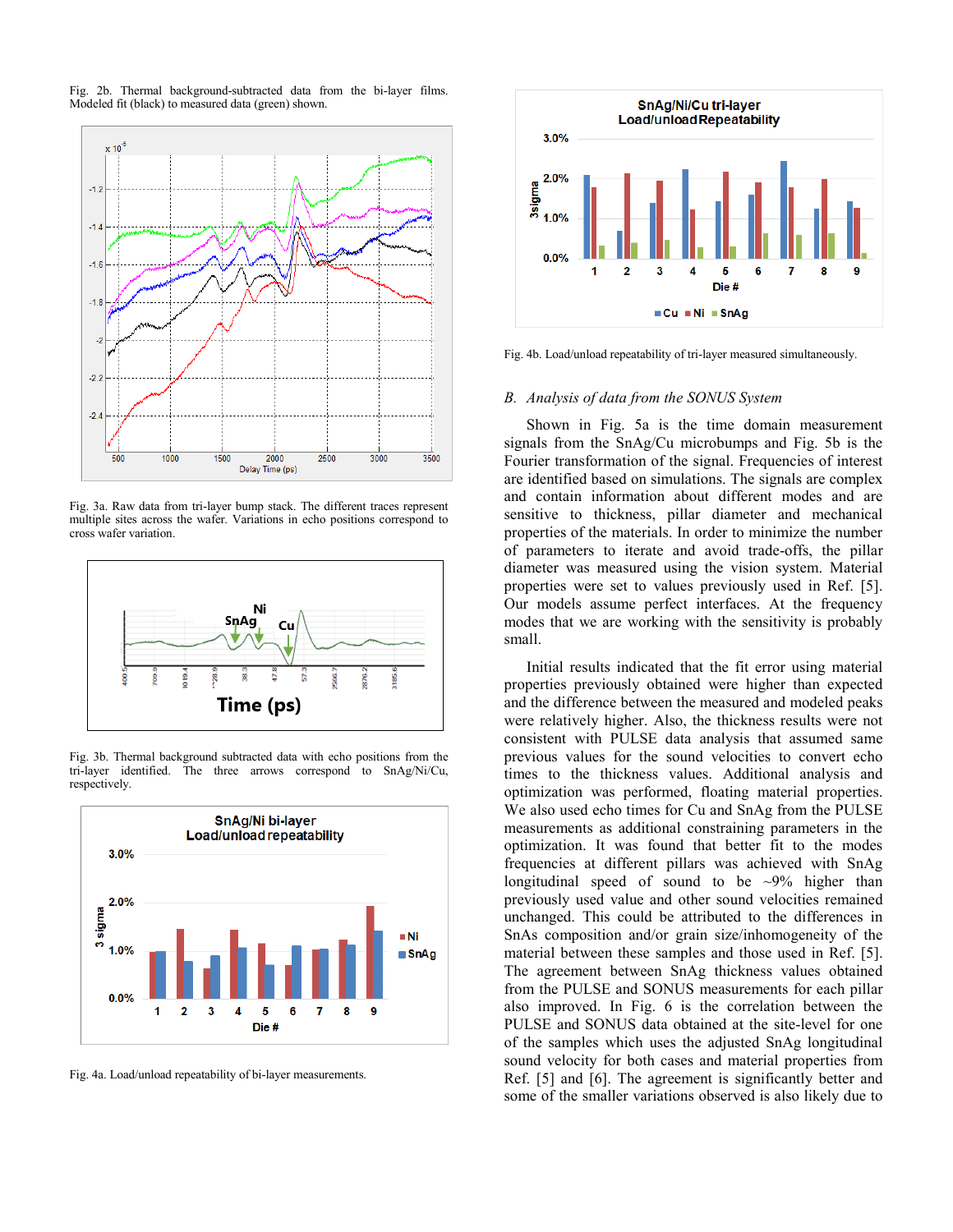placement errors and high surface roughness that may contribute to ~>1um variation in PULSE measurement.

As an extension of our studies on microbumps, we are currently focused on the next generation of microbumps  $\leq$ 10 $\mu$ m) where the consumption of Cu by Sn and formation of intermetallic compound poses considerable reliability issues. Sensitivity of the technique for monitoring the evolution of IMC is also being investigated.



Fig. 5a. Time domain signal from the microbump samples. Signals carry thickness information as well as mechanical properties.



Fig. 5b. Fourier transformation of the raw data with peaks of interest identified.



Fig. 6a. SnAg/Cu microbump. SnAg thickness correlation between PULSE and SONUS on different pillars.



Fig. 6b. SnAg/Cu microbump. Cu thickness correlation between PULSE and SONUS on different pillars.

## IV. CONCLUSION

The continued scaling of pillar bumps for high performance applications has led to the adoption of front-end metrology techniques to back-end packaging. We have presented acoustic metrology techniques as in-line tools for monitoring copper pillar bump process. Picosecond ultrasonic technique, which has been a workhorse in wafer fabs provides simultaneous characterization of the multilayer metal bumps with excellent repeatability and accuracy. Repeatability measurements for within wafer average is 3sigma <1%. We have also shown that for taller copper pillar bumps (>30µm), using a complementary acoustic technique from the SONUS system, we can extend that capability [5, 6]. Both PULSE and SONUS techniques provide the unique capability of measuring individual layer thickness simultaneously as opposed to measuring only the total thickness with other techniques such as optical scanning. Combination of PULSE and SONUS can also provide sound velocities, which may be helpful to infer the layers' compositions. Both PULSE and SONUS would be helpful in the layer deposition of process control, rather than full wafer inspection.

# ACKNOWLEDGMENT

The authors would like to thank Andy Miller and Maarten Liebens, IMEC for their valuable discussions and insights into the pillar microbump process and challenges.

# **REFERENCES**

- [1] M. Gerber, C. Beddingfield, S. O'Connor, Y. Min, L. MinJae, K.DaeByoung, et al., "Next generation fine pitch Cu pillar technology-enabling next generation silicon nodes," in Electronic Components and Technology Conference (ECTC), 2011 IEEE 61st, 2011, pp. 612-618.
- [2] Y. Chang, C. Hu, H. Peng, Y. Liang, C. Chen, T. Chang, C. Zhan & J. Juang, "A new failure mechanism of electromigration by surface diffusion of Sn on Ni and Cu metallization in microbumps," Nature, (2018) 8:5935
- [3] C. Chen, D. Yu, and K. Chen, "Vertical interconnects of microbumps in 3D integration," MRS Bulletin, Vol. 40, March 2015, 257-262
- [4] J. Derakhshandeh, I. De Preter, C. Gerets, L. Hou, N. Heylen, E. Beyne, G. Beyer, J. Slabbekoorn, V. Dubey, A. Jourdain, G. Potoms, F. Inoue, G. Jamieson, K. Vandersmissen, S. Suhard, T. Webers, G. Capuz, T. Wang, K. J. Rebibis and A. Miller, IEEE 66th Electronic Components and Technology Conference, May 2016